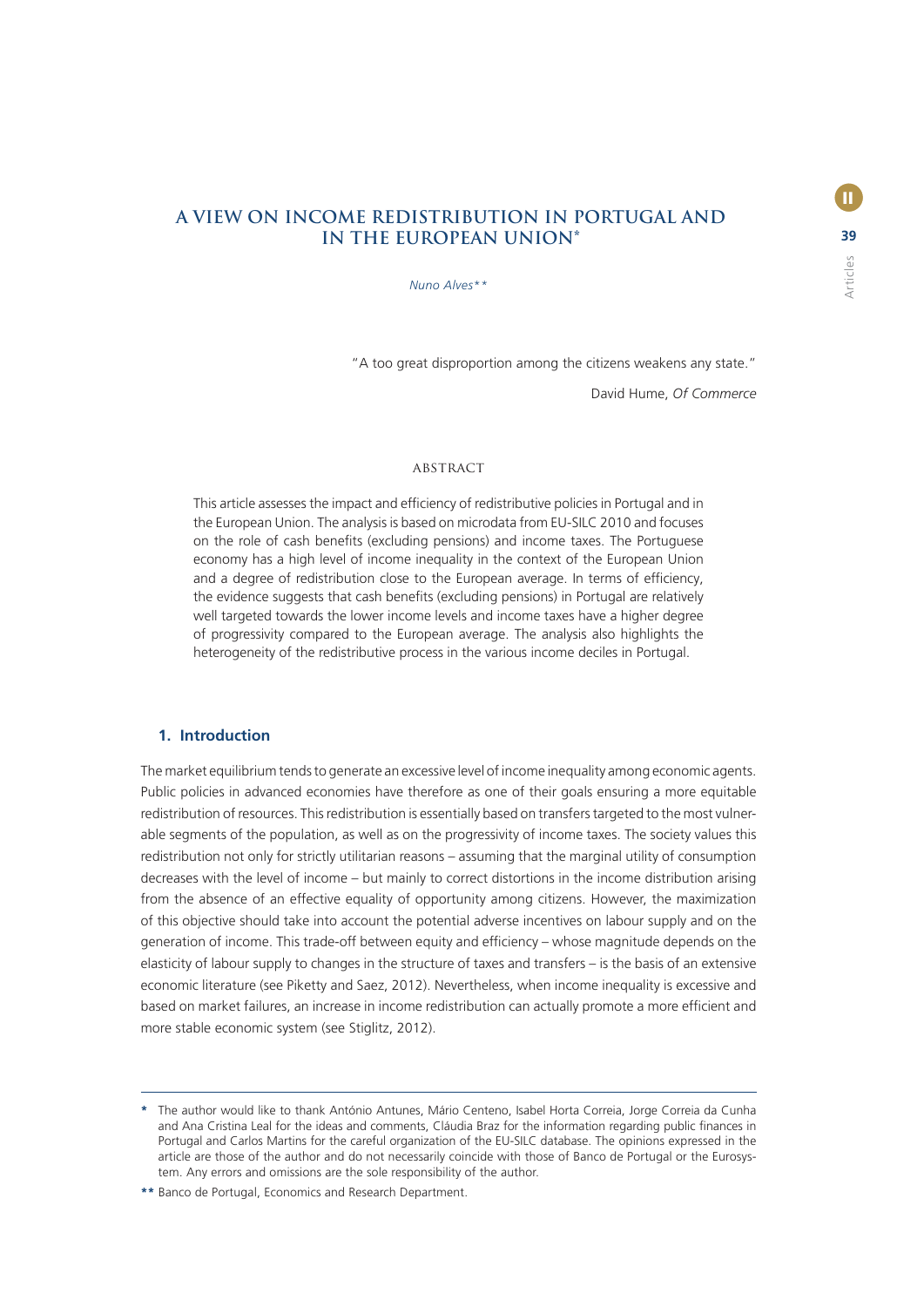This study aims to analyze the role of redistribution policy in Portugal, framing the results in the context of the European Union. As usual in the literature, the term "redistribution" should be understood as a decline in income inequality arising from public policies (see Immervoll and Richardson, 2011). Due to the superior quality and comprehensiveness of national databases, empirical studies on redistributive policies are typically based on individual countries. However, a reading of these policies across countries can be useful in that it allows organizing the evidence around some common benchmarks. In this context, this paper builds on some recent contributions studying the impact of redistributive policies in the European Union (see Atta-Darkua and Barnard, 2011). To this end, we use the 2010 cross-section data of the European Union Survey on Income and Living Conditions (EU-SILC).

This study presents a number of weaknesses that should be emphasized at the outset. These weaknesses require some restraint in interpreting the results. First, the EU-SILC database, although arguably the most suitable for the present analysis, presents some limitations associated *inter alia* with the degree of disaggregation of the data and the fact that the sample does not fully represent the two extremes of the income distribution. Second, this study strictly focuses on the role of social benefits in cash (excluding pensions) and income taxes. Thus, we do not evaluate the role of social benefits in kind – which are the majority of social benefits, if one excludes pensions – or the impact of other taxes, in particular consumption taxes. Thus, the object of analysis does not cover the full set of public redistribution policies. Thirdly, the analysis is based on cross-sectional data for a single year, so it does not allow assessing the impact of the tax and transfer system on the intertemporal redistribution of income or the dynamic decisions of agents throughout their life-cycle (see, for a recent contribution, Brewer *et al*., 2012). Finally, the analysis of the redistributive impact of income taxes and cash benefits shall be based solely on direct comparisons of the income distribution before and after transfers and before and after income taxes. This immediately raises a problem of lack of counter-factual. In fact, redistributive policies affect the incentives and budgetary constraints facing individuals, thus altering their economic decisions, particularly in terms of labor market participation and household composition. Identifying this counterfactual typically requires an approach based on general equilibrium models or quasi-experimental evidence, which is beyond the scope of this paper and remains a challenge to the literature in this area.

Conditional on the limitations described above, the analysis aims to answer several questions: (i) What is the importance of cash benefits (excluding pensions) in reducing income inequality?; (ii) What is the share of these benefits targeted at the lowest income deciles?; (iii) What is the degree of progressivity of income taxes?; (iv) In the European context, is the redistribution of income associated mainly with the tax system or with benefits in cash?; (v) How does Portugal compare with its European partners in terms of the efficiency of the redistributive process? The goal of this article is to gather evidence about these (and other) issues and thus help to inform some ongoing discussions on the Portuguese economy.

The paper is organized as follows. Section 2 briefly presents the database and defines the three concepts of income on which the analysis is based: original income (before taxes and cash benefits), gross income (after cash benefits and before taxes) and disposable income (after taxes and cash benefits). Section 3 describes some facts about income inequality in the European Union, using the various income concepts. This section will compare the degree of income redistribution in the different European Union countries. Section 4 distinguishes between the redistributive effectiveness and efficiency of cash benefits and income taxes. Section 5 summarizes the main conclusions and presents some avenues for future research.

#### **2. The Database And The Income Definitions**

## **2.1. The database**

This study is based on the EU-SILC database, which is the ultimate source for research on income and living conditions of individuals and households in Europe. The EU-SILC 2010 is the latest available microdata for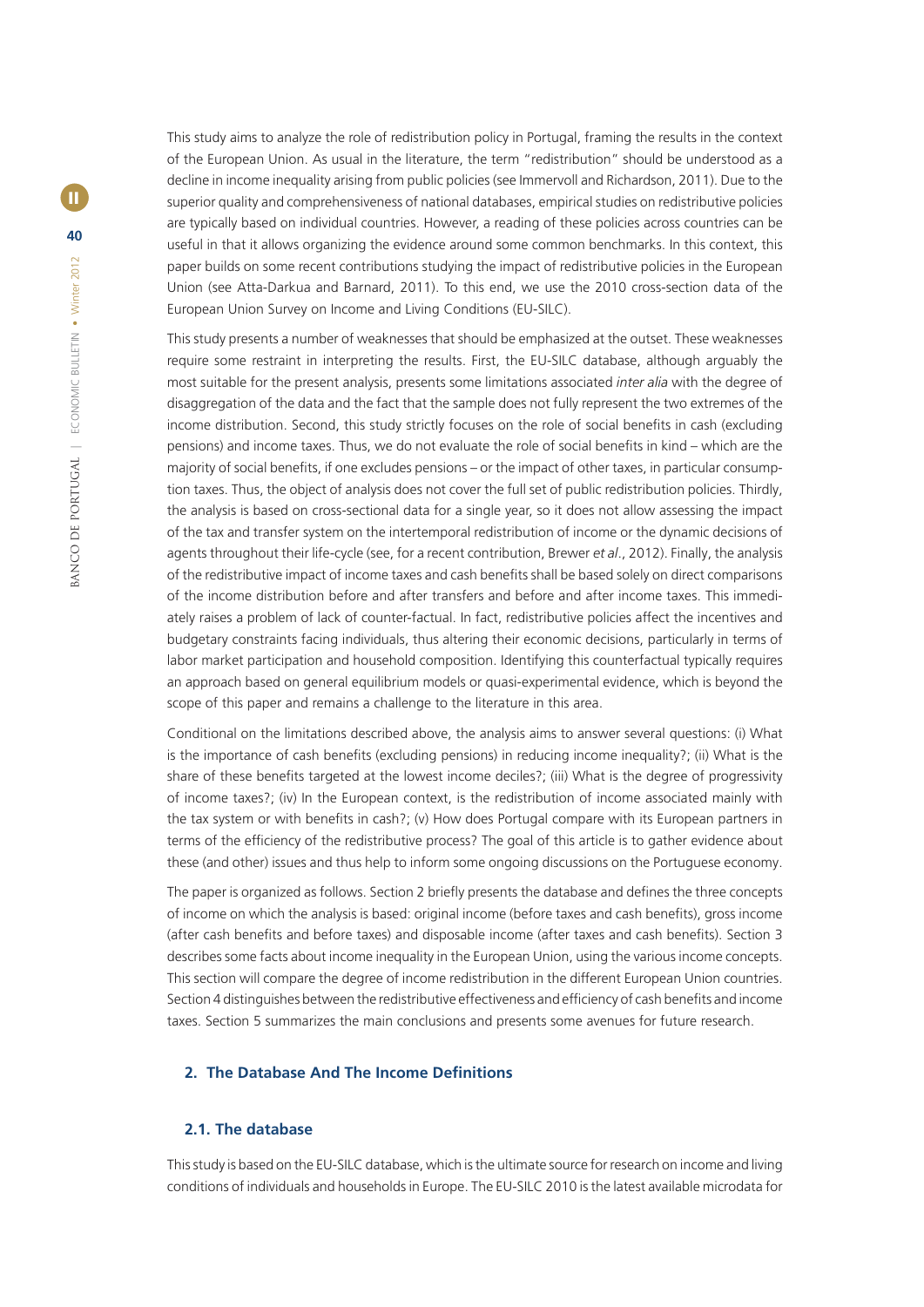research. The information on income refers to 2009 for the vast majority of countries, including Portugal. The analysis considers a set of twenty-seven countries, including most euro area and European Union countries.<sup>1</sup> In the following sections, references to the euro area and the European Union correspond to simple averages of the indicators calculated for the different countries.

The sample size in 2010 for all European Union countries amounts to about 550000 individuals. The sample for Portugal includes over 13000 individuals. All results presented in this article were calculated using the cross-sectional weights available in the database. The results thus correspond to an extrapolation of the indicators to the whole population in each country (see European Commission, 2010).

#### **2.2. The income definitions**

Underlying all comparisons of income inequality is an analytical framework of the income redistribution process. The analysis in this article is based on a comparison of three successive phases underlying the generation of disposable income. In a first step, we consider all types of income generated from market sources, plus pensions. This aggregate will be called original income. In a second step, social benefits in cash are added to original income, in order to obtain gross income. Finally, disposable income results from subtracting income taxes, as well as Social Security contributions paid by the workers, from gross income. Following this sequence assumes that cash benefits are received primarily and that the entire gross income is then subject to income taxes. The soundness of this assumption depends on the legal framework in each country (see Immervoll and Richardson, 2011). Note, however, that the results would remain qualitatively unchanged if a different sequencing was assumed (*i.e.*, the initial payment of taxes and the subsequent receipt of benefits). It is worth detailing the composition of each of the three income aggregates, namely because it allows clarifying the constraints imposed by the available information in the database (see also European Commission, 2010).

Original income includes employees' cash or near-cash income, non-cash employee income, cash benefits from self-employment, income from rental of a property or land, regular inter-household cash transfers received, interest, dividends, income received by people aged under 16, as well as old age and survivors' benefits.<sup>2</sup> The inclusion of pensions in original income, and not as social benefits in cash, is an important methodological choice in this study. This choice is based on three types of reasons. Firstly, the redistribution operated via the pension system has a very different nature from the other cash benefits, due to its intergenerational nature and to the fact that it is mostly based on contributory schemes. Secondly, given the weight of pensions in overall social benefits in cash (about two-thirds across the European Union and about 70 per cent in Portugal, according to Eurostat data), their redistributive impact requires an autonomous study, distinct from the other benefits. Finally, the exclusion of pensions from original income would imply that many pensioners would have an original income near zero. This methodological choice is implausible from an economic point of view, particularly when the social security systems are relatively mature. In the remainder of the article, and for simplicity of exposition, all references to cash benefits should thus be interpreted as excluding income from old-age and survivors' benefits.

Gross income is computed by adding cash benefits to original income. Cash benefits comprise benefits related to unemployment, sickness/accident, disability, child protection/family, social exclusion, benefits for education purposes and housing allowances (the latter are not strictly cash transfers). It should be

**<sup>1</sup>** Iceland and Norway also participate in the EU-SILC and are included in the analysis. In the charts and tables, the countries are identified with the following acronyms: Austria (AT), Belgium (BE), Bulgaria (BG), Czech Republic (CZ), Germany (DE), Denmark (DK), Estonia (EE), Spain (ES), Finland (FI), France (FR), Greece (GR), Hungary (HU), Iceland (IS), Italy (IT), Lithuania (LT), Luxembourg (LU), Latvia (LV), Malta (MT), Netherlands (NL), Norway (NO), Poland (PL), Portugal (PT), Romania (RO), Sweden (SE), Slovenia (SI), Slovakia (SK) and United Kingdom (UK).

**<sup>2</sup>** In the EU-SILC database, survivors' benefits received by individuals older than the legal retirement age are reported together with old-age benefits.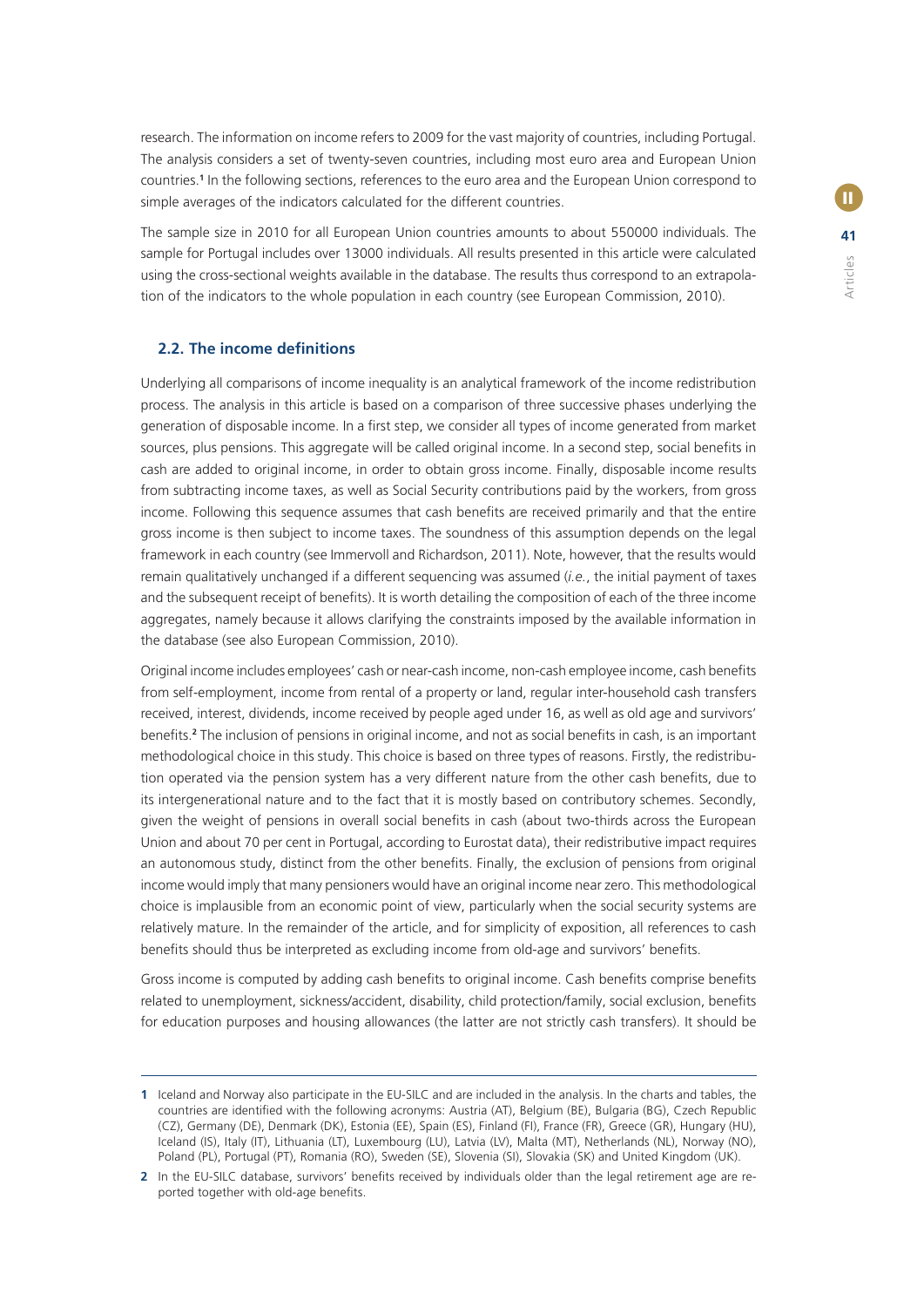noted that some of these benefits have a contributory nature, especially unemployment benefits. The distinction between the redistributive role of contributory and non-contributory benefits is an interesting area for future research.

Disposable income corresponds to gross income minus income taxes – including taxes on labor income, profits and capital gains – and workers' contributions to Social Security.<sup>3</sup> On the basis of EU-SILC data, it is not possible to distinguish income taxes from those Social Security contributions. Additionally, it should be noted that income taxes reported in the survey correspond to the tax actually paid in each year, so tax refunds from prior years but received during the reference period are deducted in the calculation of income taxes and, similarly, any future tax refunds/payments relating to the reference year are not taken into account. This is an additional weakness of the information contained in the database. Again, for simplicity of exposition, all references to income taxes should be interpreted as including workers' contributions to Social Security.

Finally, it is worth noting that, in line with the official methodology in the European Union, this analysis is based on measures of equivalised income. Household income was thus re-scaled based on the size and composition of each household. In this article, we use the OECD modified equivalence scale, which gives a weight of 1.0 to the first adult in the household, 0.5 to other adults and 0.3 to each child (under 15 years). The equivalized income is attributed to all household members, thus assuming that the monetary resources – including the impact of redistributive policies – are equitably shared in each household. Note that this hypothesis is inescapable given that a significant share of redistributive policies is determined at the household level. All income measures reported in this article are therefore defined per equivalent adult.

#### **3. (Re) Distribution Of Income In The European Union: Some Fundamental Traits**

This section aims at uncovering some facts about income inequality based on each of the three income aggregates described above. The analysis will allow assessing the main features of the redistributive role of cash benefits and income taxes at the European level.

Chart 1 shows, for each European Union country, the 10**th**, 50**th** and 90**th** percentiles of the distribution of original income. The countries are sorted by median original income. Chart 2 mimics Chart 1 for disposable income. The charts immediately illustrate some important distribution and redistribution features in the European Union. Firstly, there is a high dispersion in original income in most countries, both in the lower and in the upper medians of the distribution. This essentially results from the inequality in labor income, influenced by the dispersion of wages and by the employment and unemployment characteristics in each country (see European Commission, 2012). In the Portuguese case, inequality is particularly marked in the upper median of the income distribution. In fact, the ratio between the 90**th** and 50**th** percentiles of original income in Portugal is the maximum across all European Union countries. Secondly, Chart 2 reveals that income taxes and cash benefits substantially decrease the income dispersion in all European Union countries, both by increasing the lowest incomes (in the case of the 10**th** percentile, by about 35 per cent, on average) and by decreasing the highest incomes (in the case of the 90**th** percentile, by about 25 per cent, on average). In Portugal, the income increase in the 10**th** percentile (15 per cent) is comparatively lower than the European average and the income decline in the 90**th** percentile (22 per cent) is close but still lower than the European average. Finally, it is interesting to note that the country rankings by level of median income do not change substantially after the redistribution of income. As an illustration, Portugal maintains its position regarding the level of median income between the Czech Republic and Malta.**<sup>4</sup>**

**<sup>3</sup>** In strict terms, the computation of disposable income, as undertaken by Eurostat, would imply deducting also regular inter-household cash transfers paid. In order to focus the analysis on the redistribution achieved by public policies, these transfers were not deducted. All results are virtually unchanged by this methodological option.

**<sup>4</sup>** For a detailed analysis of the evolution of inequality in Portugal throughout the last decades, see Rodrigues *et al*. (2012).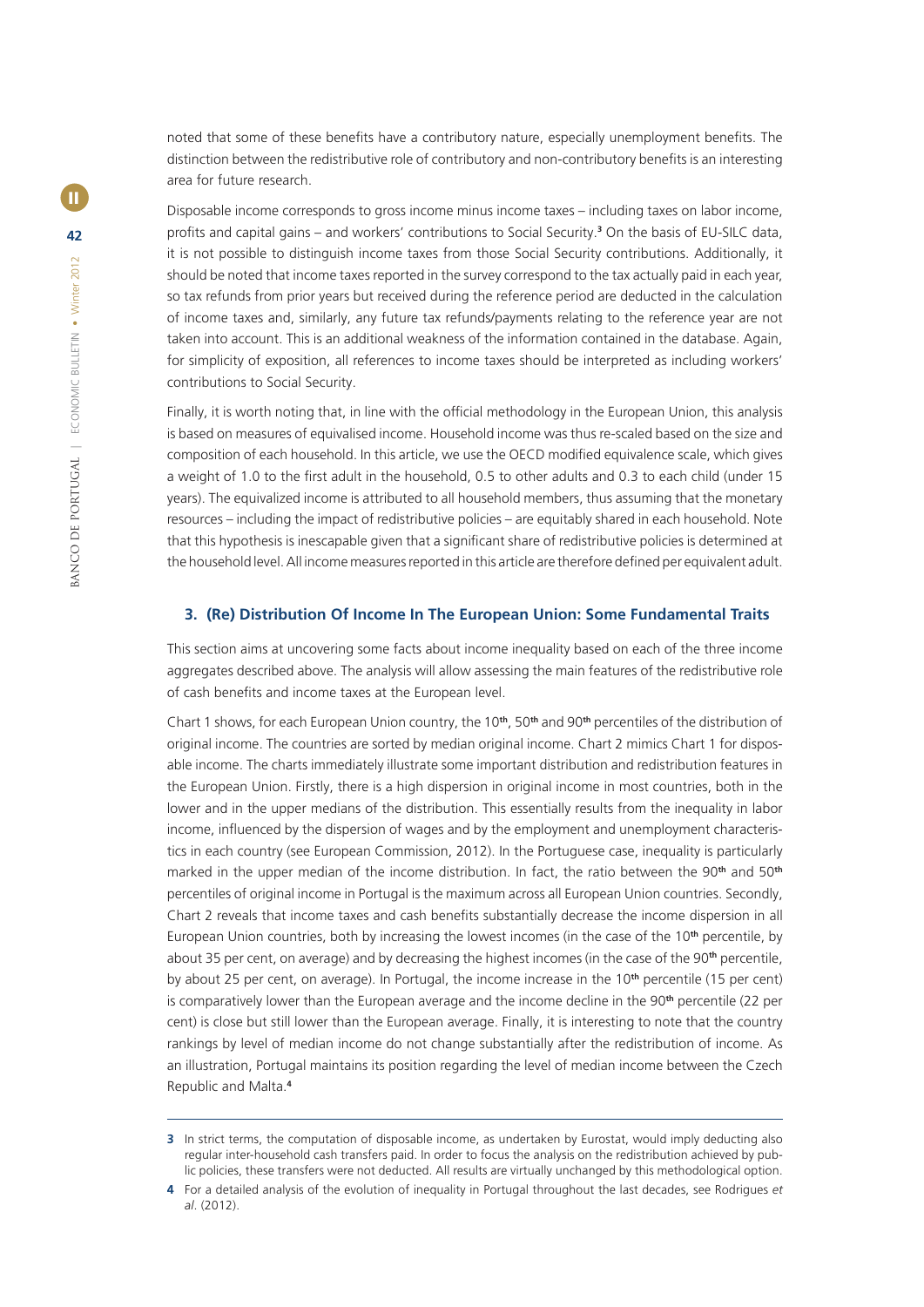

**Source:** Author's calculations based on EU-SILC. **Source:** Author's calculations based on EU-SILC.

Chart 3 shows the income inequality for the three income concepts described in Subsection 2.2, based on the Gini index. The Gini index measures the degree to which the distribution of income among individuals deviates from an equal distribution, and ranges from zero (perfect equality) to one (where a single individual would receive all the income generated in the economy). The countries are sorted by the level of disposable income inequality. On average, cash benefits and income taxes reduce income inequality – as measured by the Gini index – by 22 per cent in the European Union and by 20 per cent in Portugal. In absolute terms, the Gini index is reduced by about 0.08 percentage points in both the European Union and in Portugal. The chart uncovers that, on average, countries with lower (higher) inequality in original income are also those with lower (higher) inequality in disposable income. The chart also allows concluding that, on average, cash benefits contribute more to reducing inequality than income taxes.

In order to provide a more aggregated reading of these results, Chart 4 shows simple averages of the indicators presented in Chart 3 for different sets of countries, in the spirit of the decomposition of welfare states proposed by Esping-Andersen (1990). The chart allows identifying rather different situations in the distribution and redistribution of income. At one extreme lie the Nordic countries, with levels of original income inequality which are already relatively low, and which are coupled with high levels of redistribution – mainly via cash benefits – implying particularly low levels of disposable income inequality. The continental European countries participating in the euro area also share these characteristics, albeit with a slightly higher level of inequality before and after the redistribution of income. At the other extreme lie the southern European countries – including Portugal – and the Baltic countries. These two groups are characterized by a relatively high inequality in original income, coupled with a relatively low income redistribution. In the case of southern European countries, the particularly low redistributive impact of cash benefits is on average even below the one stemming from income taxes.<sup>5</sup> This evidence is broadly consistent with the so-called "Robin Hood paradox", *i.e.,* with the idea that income redistribution is less prevalent precisely where it is most needed (see McCarty and Pontusson, 2009). Finally, it is worth underlining the case of the United Kingdom, which has unique features, given that a high level of original income inequality is accompanied by a relatively high redistributive effort, both through cash benefits and income taxes.

Chart 5 allows quantifying more precisely the importance of each instrument in the income redistribution. The countries are sorted by the redistributive impact of cash benefits. It is apparent that, in most countries,

**5** This result is highly influenced by the case of Italy, which has a meager unemployment insurance mechanism.

์ **II**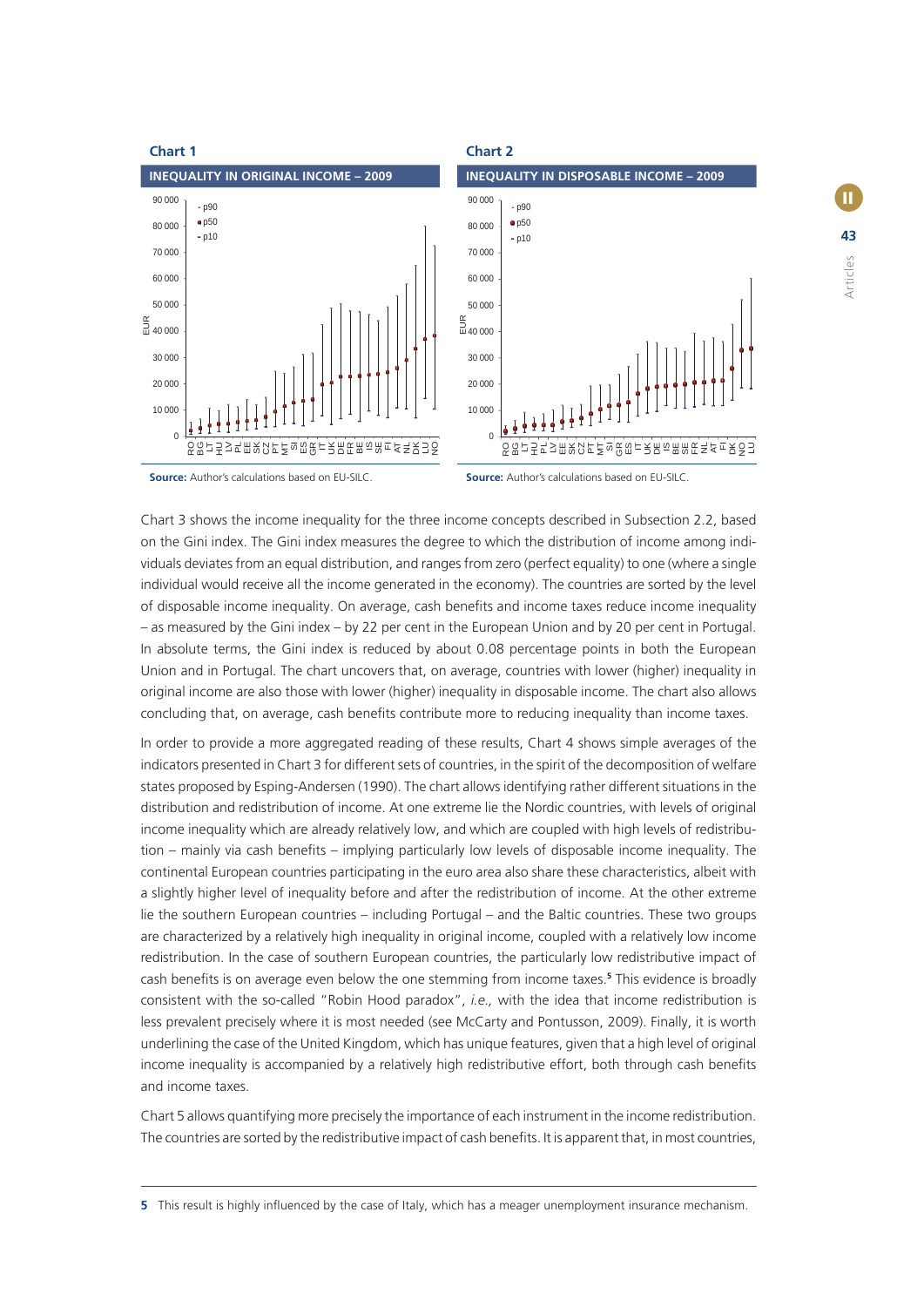

**Source:** Author's calculations based on EU-SILC. **Source:** Author's calculations based on EU-SILC.



**Source:** Author's calculations based on EU-SILC.

income redistribution is mostly associated to cash benefits. This result is robustly found in the literature (see Bastagli *et al*., 2012, OECD, 2012, or Atta-Darkua and Barnard, 2011). Nevertheless, it should be noted that the tax system always plays a key role in the redistributive process, since it allows obtaining the resources to implement, among other objectives, the set of social transfer policies. This endogeneity hinders a strict accounting of the contribution of each instrument in the redistribution process.

Finally, Charts 6 and 7 display, respectively for Portugal and the European Union, the impact of redistributive policies in each original income decile. In particular, the charts highlight the role of cash benefits in moving from original income to gross income and the role of income taxes in moving from gross to disposable income. Three main ideas emerge from the charts. Firstly, all income deciles visibly increase their income levels through benefits in cash, although more sharply – in absolute value and, obviously, relative to original income – in the lower income deciles. This impact on lower income levels is particularly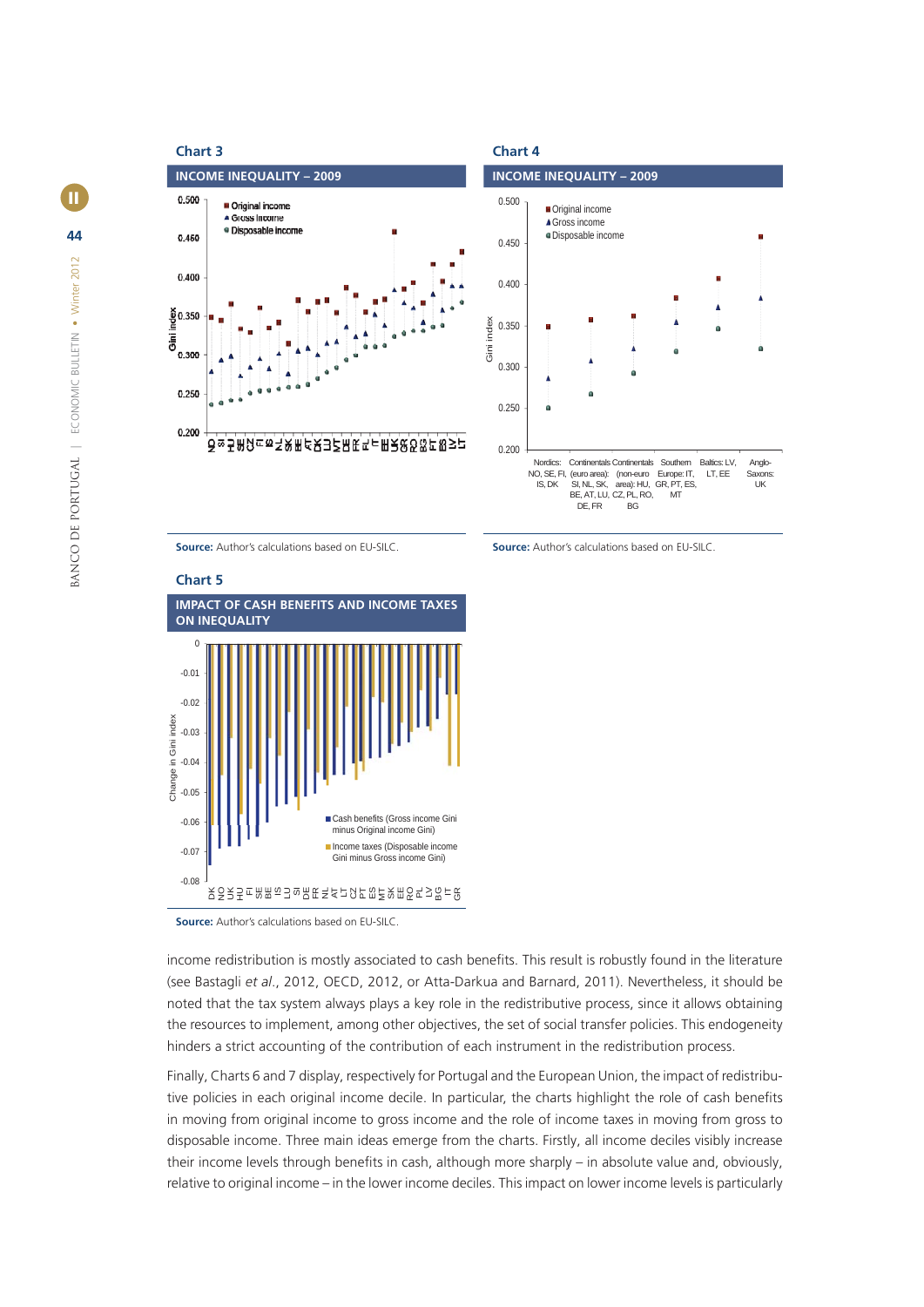

**Source:** Author's calculations based on EU-SILC. **Source:** Author's calculations based on EU-SILC.

marked in the European Union, with the lowest original income decile nearly tripling its income due to cash benefits. Secondly, income taxes decrease disposable income at all income deciles, but in particular in the highest. Finally, it is interesting to note that, in Portugal, income taxes net of cash benefits are negative in the first three deciles of original income, with increasingly positive values from the fourth decile onwards. In the European Union, the third original income decile already displays a relatively balanced level of income taxes and cash benefits. In all EU countries income taxes are progressive, with a strong incidence in the highest income deciles, and social transfers are targeted at the lower income brackets. It should be noted, however, that this evidence is partial, since it does not include all taxes paid by the population (in particular consumption taxes) and does not account for benefits in kind, as well as the provision of other functions of the State, which benefit the majority of citizens.

## **4. The Efficiency In The Redistribution Of Income In Portugal And In The European Union**

The previous section identified the main features of the income redistribution process in Portugal and in the European Union, focusing on the impact of cash benefits and income taxes. However, a fundamental issue is to evaluate the efficiency of each of these redistributive policies, *i.e.* the extent to which resources are effectively targeted at the reduction of income inequality. This is the goal of this section. The section is organized as follows. In Subsection 4.1 the conceptual framework is presented. Subsections 4.2 and 4.3 sequentially apply this framework to social benefits in cash and income taxes, for each European Union country.

#### **4.1. The conceptual framework**

The overall redistributive impact of a policy is due, on one hand, to its magnitude – for example, the level of the income tax rate or the amount of cash benefits as a percentage of original income – and, on the other, to its efficiency. In this article, we will refer primarily to the notion of progressivity to assess the efficiency of each policy.

In simplified terms, a tax is progressive if the average tax rate increases with the level of before-tax income. In other words, a progressive tax implies that individuals with higher income levels pay a fraction of total taxes higher than the fraction of total income they receive. Although there is a general consensus around

์ **II**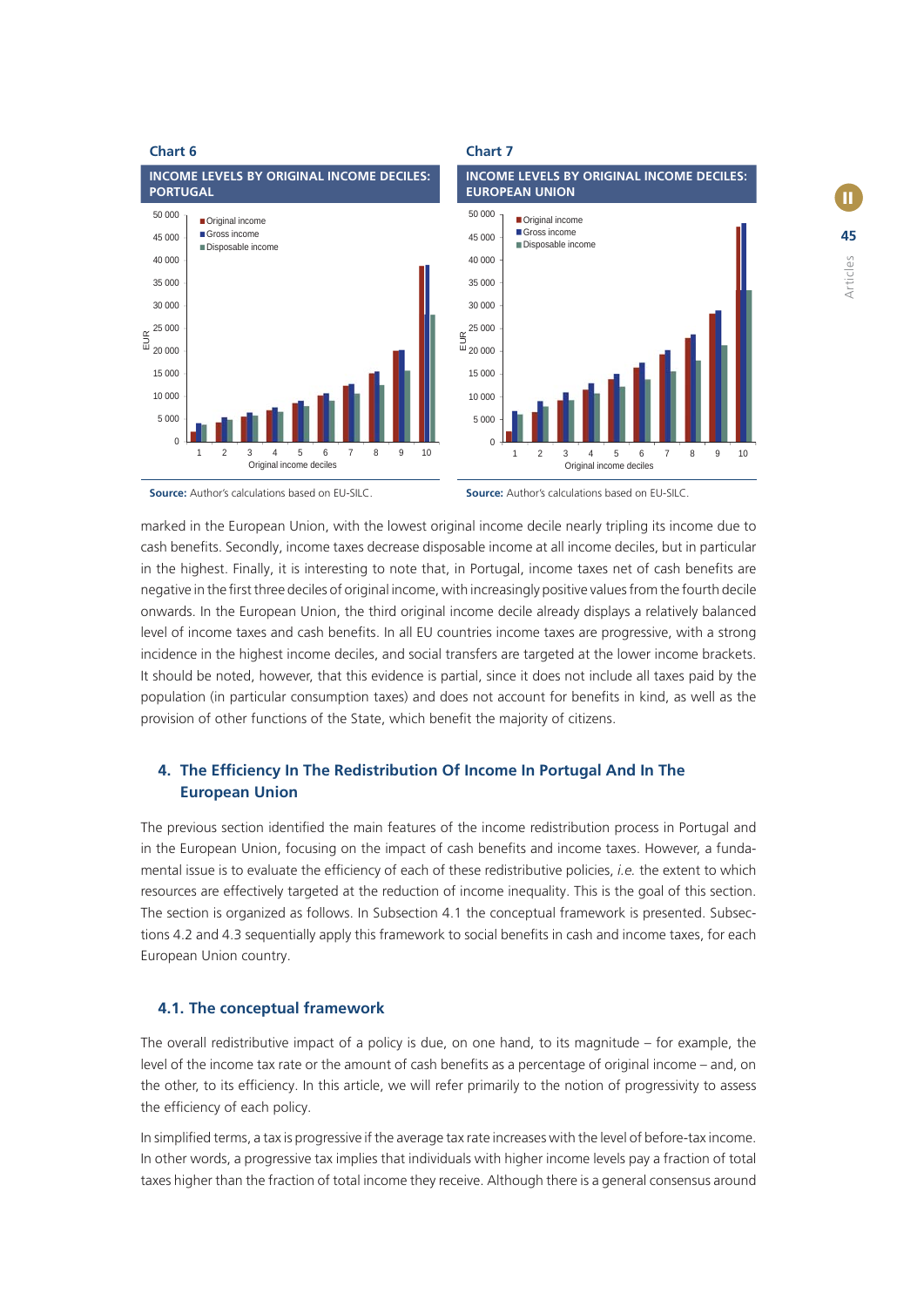this definition of progressivity, there is no strong consensus on the precise measurement of progressivity.

In this article, we adopt the progressivity indicator proposed by Kakwani (1977, 1979). This indicator measures the deviation of the distribution of the tax (or cash benefit) from a situation of proportionality.<sup>6</sup>

The redistributive effect of a tax can be decomposed according to the following formula:

$$
Gini^{before\,tax} - Gini^{after\,tax} = \frac{g}{1-g}P^{Kakwani} - R,\tag{1}
$$

where  $Gini^{before\,tax}$  and  $Gini^{after\,tax}$  are respectively the Gini coefficients before and after tax,  $g$  is the average tax rate (computed in relation to before-tax income),  $P^{Kakwani}$  is the progressivity indicator proposed by Kakwani and *R* captures the decline in inequality due to the re-ranking of individuals along the income distribution after the change in tax (this last element does not weigh significantly on our results so it will not deserve further attention). Note that typically, in the case of income taxes,  $g > 0$  and  $P^{Kakwani} > 0$ . In turn, cash transfers can be interpreted as a negative tax, thus typically implying  $g < 0$  and  $P^{Kakwani} < 0$ .

Equation (1) is rather instructive to frame the analysis regarding the progressivity of taxes (and benefits). The redistributive effect of a tax, *i.e.* the impact on ( $Gini^{before\, tax}$  - $Gini^{after\, tax}$ ), works mainly through two channels: (i) the average tax rate (note that  $\frac{g}{1-z}$  $\frac{g}{g}$  is a positive monotonic function in *g*) and (ii) the tax progressivity ( $P^{Kakwani}$ ). A tax that is proportional to before-tax income has no progressivity (  $P^{Kakwani} = 0$ ) and will thus have no redistributive effect, regardless of the level of the tax rate  $g$ . In turn, in a progressive tax system (where  $P^{Kakwani} > 0$ ), income inequality will decline not only with an increase in progressivity but also with an increase in the average tax rate.

In this article, the Kakwani progressivity indicator will be the key indicator to assess the efficiency of the redistributive system. In fact, for the same level of tax (of cash benefits), the higher the progressivity, evaluated based on  $P^{Kakwani}$ , the greater the redistributive impact of the policy instrument.<sup>7</sup> This analysis will be complemented with additional indicators measuring the extent to which the redistributive policies target the different deciles of the income distribution.

#### **4.2. The efficiency of redistribution via social benefits in cash**

This sub-section evaluates the redistributive efficiency of cash benefits in the European Union countries. Recall that these benefits include all cash transfers received by individuals/households related to unemployment, sickness/accident, disability, child protection/family, social exclusion, benefits for education and other housing allowances. It is important to highlight that the EU-SILC does not cover all the elements that are included in the official Eurostat statistics reported in the European System of Integrated Social Protection Statistics (ESSPROS) (see European Commission, 2010). In addition, as usual in these types of surveys, there is a tendency for some underreporting of income levels by households. In Portugal, the levels reported in the EU-SILC 2010, extrapolated to the total population, underestimate by about one quarter the total value of cash benefits for 2009 contained in the Bulletin of the Directorate General

**<sup>6</sup>** The Kakwani progressivity indicator corresponds to the difference between the tax concentration coefficient and the Gini index of gross income. In this article, all computations of the Kakwani index were undertaken using the STATA program sgini (see Van Kerm, 2009).

**<sup>7</sup>** In strict terms, cash benefits should be labeled as regressive, given that they tend to decline with the level of income. Therefore, one should in principle state that the redistributive effect would increase the greater the regressivity of a cash benefit and the greater the progressivity of a tax. However, for exposition purposes, this article will denominate a cash transfer as progressive if it declines income inequality, in line with the common intuition and the usual language in policy debates.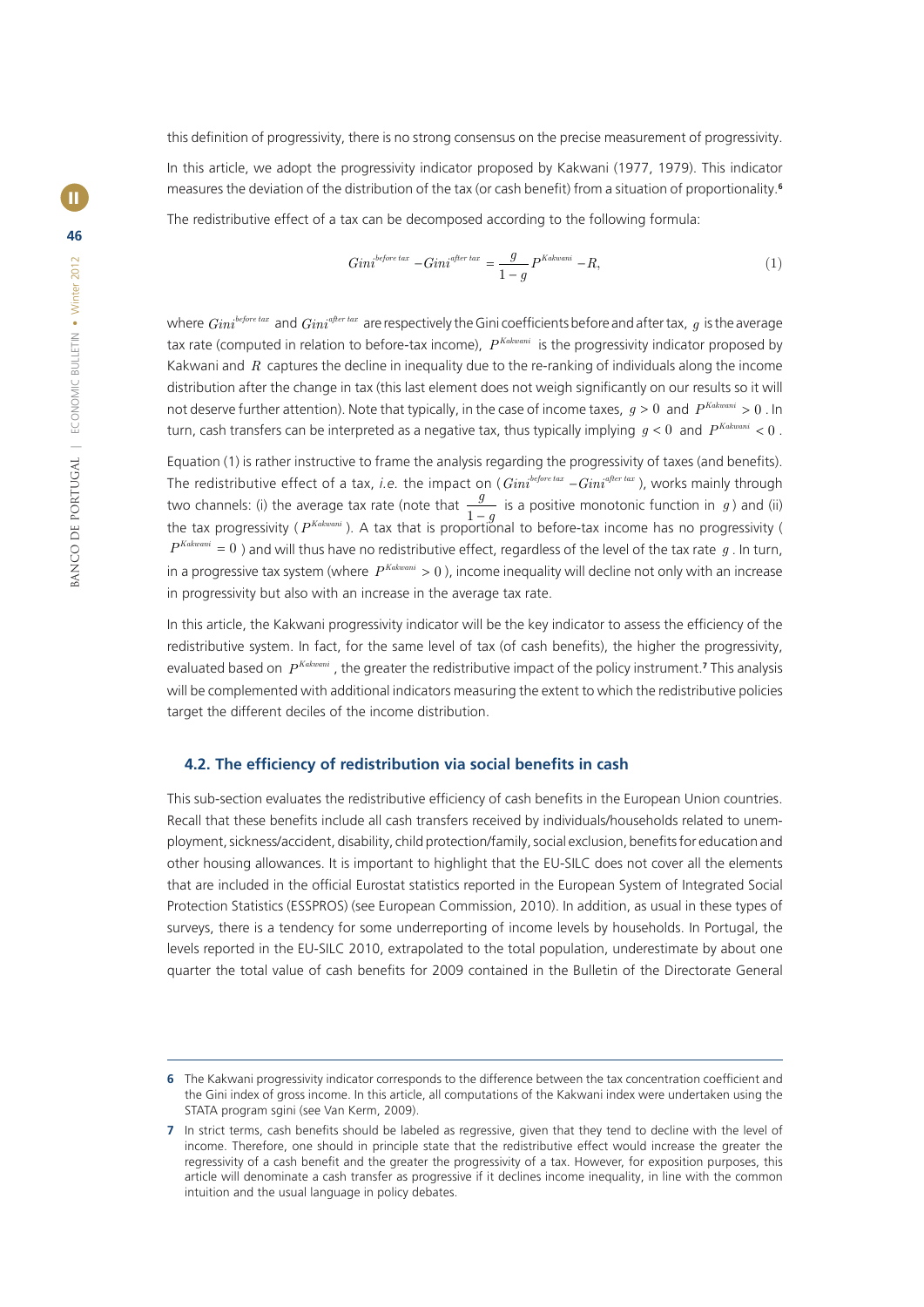for the Budget,<sup>8</sup> and by about one third the value of cash benefits (excluding pensions) in the National Accounts of INE.**<sup>9</sup>**

Table 1 presents, for each of the countries under review, the impact and efficiency of cash benefits in reducing income inequality. The countries are sorted by original income inequality. The first columns of the table display the size of cash benefits as a percentage of original income, the Kakwani progressivity indicator (negative, since we are analyzing "negative taxes") and the overall redistributive impact of these benefits. The table shows that the overall redistributive impact of cash benefits stems from the combination of very different situations in terms of magnitude and efficiency of those transfers. Firstly, countries with higher levels of income inequality do not engage in higher income redistribution via cash benefits. In fact, with the important exception of the United Kingdom, the evidence points in the opposite direction, as was already visible in Chart 3. Secondly, there is a strong positive relationship between the magnitude of cash benefits (as a percentage of original income) and the respective redistributive impact (the correlation between these two variables in the sample countries is greater than 0.50). The association between the progressivity indicator and the overall redistributive impact is not as strong, but is also significant. Finally, there is not a statistically significant association between the size of benefits and the progressivity indicator.

According to data from the EU-SILC, the countries with the highest levels of cash benefits (as a percentage of original income) are the Nordic countries and the Baltic States. In turn, the countries in which cash benefits are more progressive (*i.e.*, in which the Kakwani progressivity indicator is more negative) are the United Kingdom, Portugal, the Netherlands, Denmark and Germany. This conclusion is generally robust when assessing the share of cash benefits targeted towards the two lowest deciles of the original income distribution.

In the specific case of Portugal, the impact of cash benefits in reducing inequality is slightly lower than the European Union average. This is usually interpreted as reflecting not only a lower degree of effectiveness but also a lower degree of efficiency of these benefits. Table 1 allows deconstructing this statement. In fact, the smaller redistributive effect of cash benefits in Portugal stems strictly from the fact that spending on these benefits is relatively low (about 6 per cent of original income, which compares with more than 8 per cent in the euro area and in the European Union).<sup>10</sup> In contrast, in terms of efficiency, Portugal stands out as one of the countries where cash benefits are more progressive. It should be noted that this conclusion for Portugal is in contrast with some results presented in Immervoll and Richardson (2011), in which cash benefits excluding pensions exhibit a relatively low degree of progressivity in the OECD context. This may be related to some methodological options adopted in that analysis.**<sup>11</sup>** Nevertheless, this discrepancy highlights the importance of assessing the robustness of these results – particularly when aimed at informing policy decisions – and should be the subject of future analysis.

**<sup>8</sup>** This value corresponds to the sum of unemployment insurance, sickness subsidies, family/children subsidies, Rendimento Social de Inserção (RSI), Complemento Solidário para Idosos (CSI), other social exclusion benefits and disability benefits.

**<sup>9</sup>** Given that data from EU-SILC are the basis for the official statistics from Eurostat on the redistributive role of social benefits, it would be important to assess, in a comparative perspective, what is the relative impact of this underestimation across EU countries. This analysis goes beyond the scope of this article.

<sup>10</sup> According to the SEEPROS statistics of the Eurostat, social benefits in cash (excluding old age and survivors' benefits) in 2009 stood at 5.0 per cent of GDP in Portugal and slightly above 6 per cent of GDP in the European Union.

**<sup>11</sup>** In particular, the progressivity analysis is based on concentration indices in which individuals are ranked by disposable income and not by original income (which would be the correct theoretical option). In an annex, Immervoll e Richardson (2011) show that the degree of progressivity depends significantly on this methodological option. In fact, while in the first case the degree of progressivity of the tax and transfer system in Portugal stands clearly below the OECD average, in the latter case the degree of progressivity of the tax and transfer system in Portugal stands clearly above the OECD average.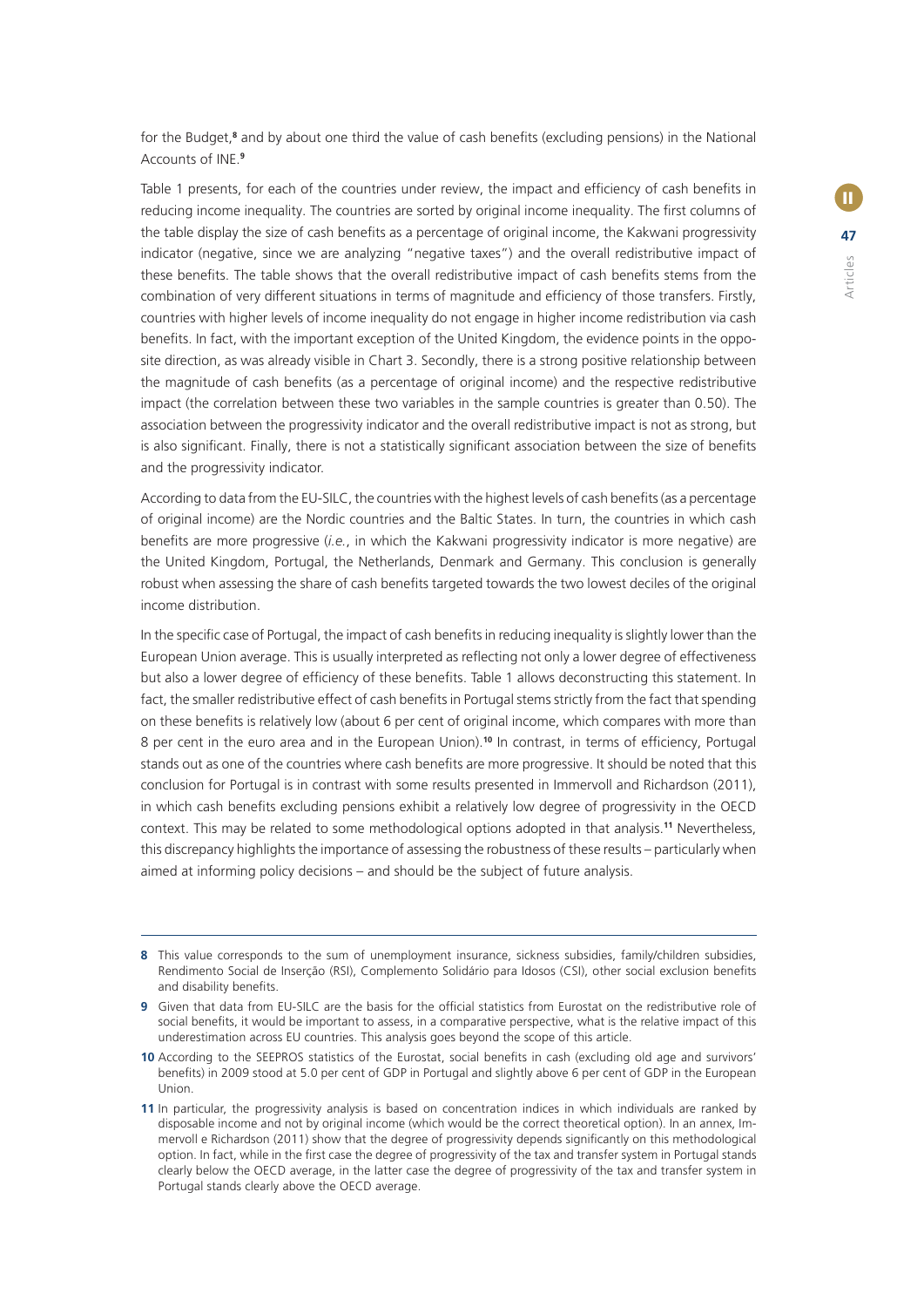# **Table 1**

| <b>IMPACT OF CASH BENEFITS ON INEQUALITY AND POVERTY</b> |                                                 |                                                 |                                                                     |                                                                                                                                               |                                   |                                           |                                                                                             |  |  |
|----------------------------------------------------------|-------------------------------------------------|-------------------------------------------------|---------------------------------------------------------------------|-----------------------------------------------------------------------------------------------------------------------------------------------|-----------------------------------|-------------------------------------------|---------------------------------------------------------------------------------------------|--|--|
|                                                          |                                                 | <b>Impact on inequality</b>                     |                                                                     |                                                                                                                                               | <b>Impact on poverty</b>          |                                           |                                                                                             |  |  |
|                                                          | <b>Cash benefits</b><br>over original<br>income | <b>Kakwani</b><br>progressivity<br><b>index</b> | <b>Total</b><br>redistributive<br>effect (decline<br>in Gini index) | <b>Share of</b><br>cash benefits<br>towards the<br>two lowest<br>original income<br>deciles (as a<br>percentage<br>of total cash<br>benefits) | <b>Decline in</b><br>poverty rate | <b>Decline in</b><br>poverty<br>intensity | <b>Share of</b><br>cash benefits<br>contributing<br>to a decline<br>in poverty<br>intensity |  |  |
|                                                          | %                                               |                                                 |                                                                     | %                                                                                                                                             | p.p.                              | p.p.                                      | %                                                                                           |  |  |
| UK                                                       | 9.1                                             | $-0.95$                                         | 0.054                                                               | 0.58                                                                                                                                          | 13.2                              | 11.0                                      | 50.1                                                                                        |  |  |
| LT                                                       | 13.0                                            | $-0.59$                                         | 0.037                                                               | 0.36                                                                                                                                          | 9.8                               | 6.0                                       | 21.0                                                                                        |  |  |
| PT                                                       | 5.8                                             | $-0.82$                                         | 0.037                                                               | 0.45                                                                                                                                          | 7.2                               | 4.7                                       | 34.0                                                                                        |  |  |
| LV                                                       | 10.7                                            | $-0.37$                                         | 0.024                                                               | 0.24                                                                                                                                          | 6.5                               | 4.5                                       | 18.8                                                                                        |  |  |
| GR                                                       | 2.9                                             | $-0.72$                                         | 0.018                                                               | 0.40                                                                                                                                          | 3.5                               | 1.7                                       | 23.6                                                                                        |  |  |
| DE                                                       | 8.3                                             | $-0.75$                                         | 0.045                                                               | 0.47                                                                                                                                          | 6.5                               | 7.2                                       | 36.5                                                                                        |  |  |
| <b>RO</b>                                                | 6.4                                             | $-0.63$                                         | 0.028                                                               | 0.34                                                                                                                                          | 4.5                               | 3.9                                       | 27.2                                                                                        |  |  |
| ES                                                       | 7.1                                             | $-0.70$                                         | 0.037                                                               | 0.41                                                                                                                                          | 6.5                               | 4.5                                       | 31.0                                                                                        |  |  |
| FR                                                       | 9.1                                             | $-0.73$                                         | 0.046                                                               | 0.45                                                                                                                                          | 9.6                               | 6.3                                       | 31.6                                                                                        |  |  |
| ΒE                                                       | 11.0                                            | $-0.75$                                         | 0.061                                                               | 0.48                                                                                                                                          | 9.7                               | 8.6                                       | 36.2                                                                                        |  |  |
| EE                                                       | 9.7                                             | $-0.49$                                         | 0.029                                                               | 0.32                                                                                                                                          | 6.6                               | 4.3                                       | 21.0                                                                                        |  |  |
| FI.                                                      | 11.4                                            | $-0.75$                                         | 0.064                                                               | 0.46                                                                                                                                          | 10.5                              | 7.5                                       | 30.6                                                                                        |  |  |
| $\mathsf{I}$                                             | 4.3                                             | $-0.49$                                         | 0.016                                                               | 0.27                                                                                                                                          | 3.3                               | 1.7                                       | 16.6                                                                                        |  |  |
| LU                                                       | 9.8                                             | $-0.72$                                         | 0.049                                                               | 0.42                                                                                                                                          | 11.1                              | 6.1                                       | 28.1                                                                                        |  |  |
| ΒG                                                       | 7.7                                             | $-0.43$                                         | 0.023                                                               | 0.24                                                                                                                                          | 4.9                               | 3.0                                       | 19.4                                                                                        |  |  |
| DK                                                       | 11.6                                            | $-0.78$                                         | 0.066                                                               | 0.52                                                                                                                                          | 10.2                              | 6.8                                       | 24.9                                                                                        |  |  |
| MT                                                       | 5.9                                             | $-0.73$                                         | 0.034                                                               | 0.47                                                                                                                                          | 6.6                               | 4.4                                       | 35.1                                                                                        |  |  |
| PL                                                       | 4.5                                             | $-0.73$                                         | 0.027                                                               | 0.46                                                                                                                                          | 5.2                               | 3.0                                       | 27.8                                                                                        |  |  |
| <b>NO</b>                                                | 13.0                                            | $-0.73$                                         | 0.067                                                               | 0.44                                                                                                                                          | 9.7                               | 7.1                                       | 25.1                                                                                        |  |  |
| HU                                                       | 12.9                                            | $-0.67$                                         | 0.056                                                               | 0.42                                                                                                                                          | 12.6                              | 7.8                                       | 29.2                                                                                        |  |  |
| AT                                                       | 8.2                                             | $-0.67$                                         | 0.040                                                               | 0.41                                                                                                                                          | 7.0                               | 4.6                                       | 23.8                                                                                        |  |  |
| SI.                                                      | 11.4                                            | $-0.62$                                         | 0.050                                                               | 0.35                                                                                                                                          | 8.8                               | 5.4                                       | 22.6                                                                                        |  |  |
| <b>NL</b>                                                | 6.1                                             | $-0.78$                                         | 0.040                                                               | 0.50                                                                                                                                          | 6.6                               | 4.0                                       | 24.5                                                                                        |  |  |
| IS                                                       | 9.0                                             | $-0.75$                                         | 0.046                                                               | 0.47                                                                                                                                          | 7.7                               | 4.4                                       | 20.6                                                                                        |  |  |
| SE                                                       | 11.3                                            | $-0.70$                                         | 0.055                                                               | 0.44                                                                                                                                          | 8.5                               | 5.9                                       | 24.0                                                                                        |  |  |
| CZ                                                       | 8.3                                             | $-0.68$                                         | 0.040                                                               | 0.44                                                                                                                                          | 6.8                               | 4.2                                       | 24.7                                                                                        |  |  |
| SK                                                       | 7.6                                             | $-0.69$                                         | 0.035                                                               | 0.48                                                                                                                                          | 7.3                               | 4.3                                       | 29.7                                                                                        |  |  |
| Euro area                                                | 8.1                                             | $-0.70$                                         | 0.040                                                               | 0.42                                                                                                                                          | 7.4                               | 5.0                                       | 28.3                                                                                        |  |  |
| European<br>Union                                        | 8.7                                             | $-0.68$                                         | 0.040                                                               | 0.42                                                                                                                                          | 7.7                               | 5.3                                       | 27.7                                                                                        |  |  |

**Source:** EU-SILC 2010.

Notes: The cash benefits exclude old-age and survivor pensions. The countries are sorted by the level of original income inequality. Data weighted with cross-sectional weights.

Table 1 also allows assessing the impact of cash benefits in the poverty rate and in poverty intensity across countries. Consistent with the poverty line definition adopted at a European level, an individual is considered poor when her disposable income is below 60 per cent of median disposable income in the respective country.**<sup>12</sup>** As in the case of inequality, a simple comparison between the rate and intensity of poverty before and after cash benefits was undertaken, keeping the poverty line fixed. In addition, the last column of the table presents the share of benefits which effectively contribute to reduce poverty intensity, regardless of actually raising individuals above the poverty line. The main conclusion from this exercise is that cash benefits contribute to significantly reduce the level and intensity of poverty in Euro-

**<sup>12</sup>** The poverty rate corresponds to the proportion of the population which is poor; the poverty intensity corresponds to the average gap between the income of the poor population and the poverty line, measured as a fraction of the poverty line.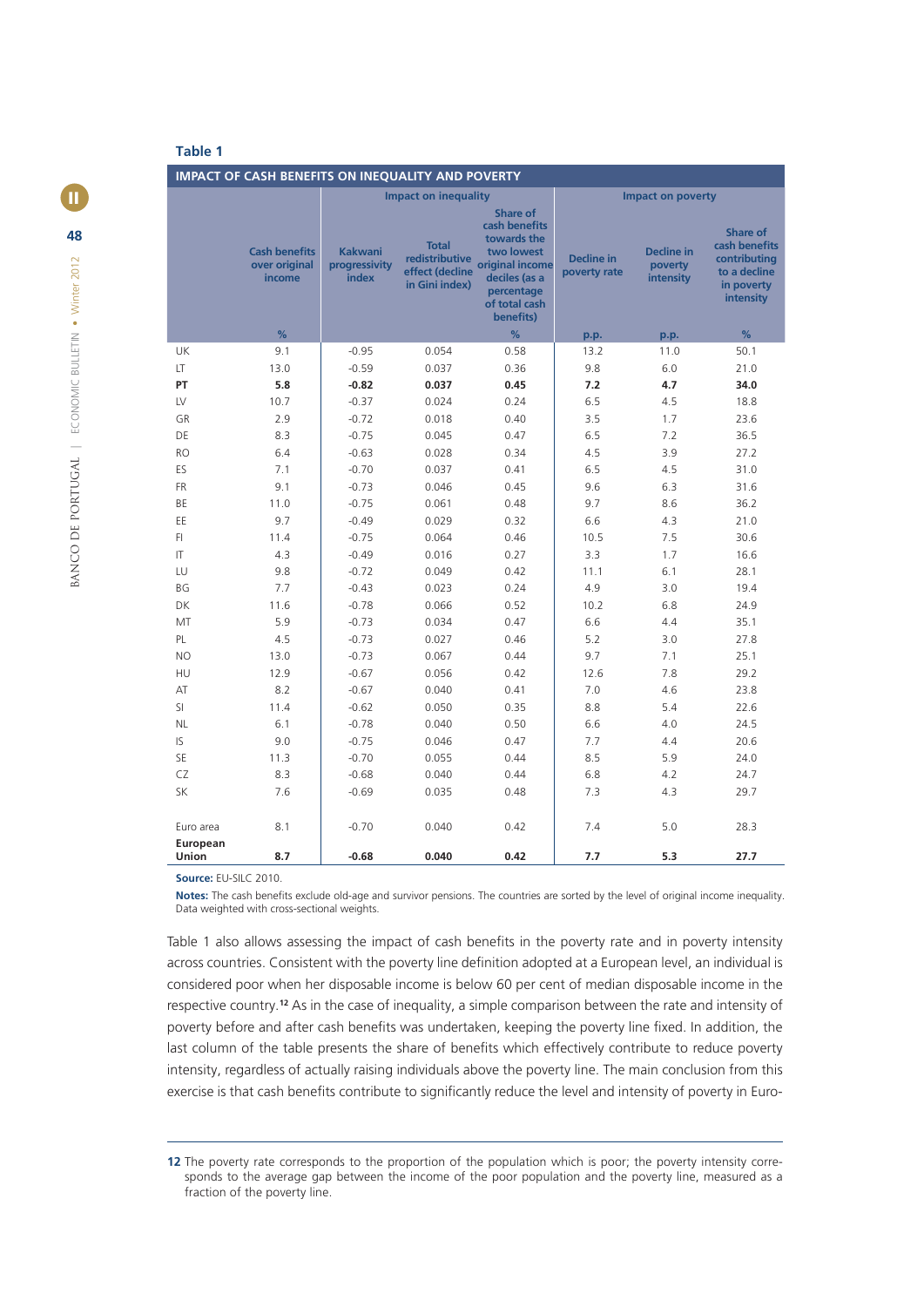pean Union countries. However, in the cross section of countries, there is not a significant relationship between the initial poverty rate and the size of cash benefits, although there is a slight positive association in the case of poverty intensity.**<sup>13</sup>** In addition, it is interesting to note that there are some parallels between the efficiency of cash benefits in reducing inequality and the respective efficiency in declining the poverty rate and the poverty intensity. In Portugal, cash benefits have a slightly lower contribution than the European average in decreasing the poverty rate and the poverty intensity, but the share of benefits specifically targeted towards the poor is higher than the European average. In this sense, the evidence regarding the impact of cash benefits on poverty is similar to the one described for the case of inequality.

An intuitive way to evaluate the redistributive impact of a given policy is to analyze its importance in the various deciles of the income distribution. This assessment is presented in Charts 8 and 9. Chart 8 shows the share of cash benefits in total disposable income for each income decile. In turn, Chart 9 shows the fraction of total cash benefits received by each income decile. Note that the charts are based on disposable income deciles and not on original income deciles. The reason for this choice is due to the fact that cash benefits are much higher than original income in the first decile of the original income distribution (as evidenced in Chart 7), which would make Chart 8 unreadable for the remaining deciles.

The charts compare the data for Portugal with data for the euro area average, the European Union average, and the maximum and minimum values across the countries in the sample (which determine the shaded area). The charts illustrate some key ideas. Firstly, as expected, the magnitude of cash benefits declines with disposable income, reflecting the progressivity of these benefits already evidenced above (for Portugal and for all European Union countries). Secondly, cash benefits as a percentage of disposable income are generally lower in Portugal than in the European average, particularly in the two lowest deciles and in the two highest deciles of the disposable income distribution. This fact is also reflected in a relatively smaller fraction of total transfers targeted to these income deciles.

Finally, it is worth assessing briefly the potential redistributive impact of some policy developments regarding cash benefits in Portugal after 2009 (the reference year for income in the database). In recent years, cash benefits underwent significant changes in Portugal, particularly as regards the rules for calculating unemployment benefits, the degree of restrictiveness in accessing cash benefits, as well as their overall magnitude. According to information from the Directorate General for the Budget, expenditure on social benefits in cash remained relatively stable in nominal terms between 2009 and 2012, reflecting a significant increase in unemployment benefits – mainly associated to an unprecedented increase in unemployment – and a decline in family and youth allowances and in the minimum guaranteed income (Rendimento Social de Inserção) – which were primarily associated with changes in the rules underlying these benefits. These changes contributed to mitigate the redistributive impact of these benefits in Portugal – due to the decline in transfers with a relatively high degree of progressivity – and in this sense should have contributed to an increase in income inequality.

#### **4.3. The efficiency of redistribution via income taxes**

The analysis of the redistributive efficiency of income taxes is presented in Table 2. It should be recalled that these taxes include the workers' contributions to Social Security. The latter typically contribute to mitigate the tax progressivity computed in this article (for a simulation of this impact in Portugal, see Rodrigues *et al*., 2012).

The table suggests that countries with higher average tax rates have, on average, a lower degree of progressivity, although this association is not particularly strong. This suggests that in some countries there may be some compensation between the level of the income tax rate and its degree of progressivity. Additionally, the comparison of Table 1 with Table 2 allows once again to conclude that the redis-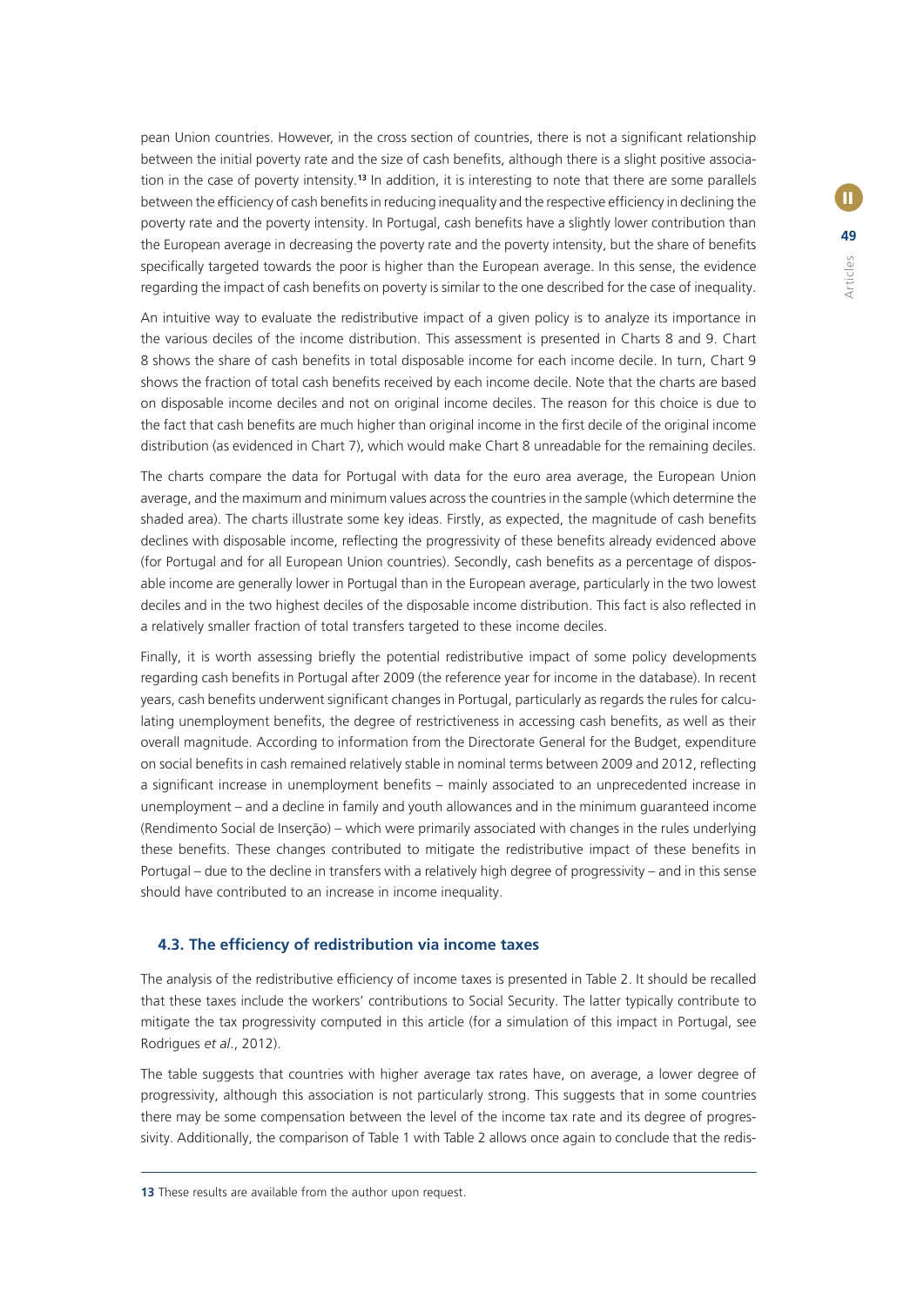



**Note:** The shaded area is bounded by the maximum and minimum across countries in the sample.

**Source:** Author's calculations based on EU-SILC. **Source:** Author's calculations based on EU-SILC. **Note:** The shaded area is bounded by the maximum and minimum across countries in the sample.

tributive effect of cash benefits is globally higher than the one originated by income taxes, despite the weight of income taxes in gross income being about two and a half times the weight of cash benefits in original income.

According to the evidence in the EU-SILC, the countries with the highest income tax rates are some Nordic countries (Norway and Sweden) and some continental European countries (The Netherlands and Austria). Income taxes are progressive in all countries. The countries with the highest degree of progressivity are Hungary, the United Kingdom, the Czech Republic and Slovakia. Portugal has an income tax rate lower than the European average and a degree of progressivity above the European average. The combination of these elements implies that the redistributive impact of income taxes in Portugal is actually higher than the European average.

Table 2 also presents evidence on the share of income tax paid by the two highest deciles of gross income. According to the evidence from the EU-SILC, the highest income deciles in Portugal pay a fraction of total income taxes clearly above the European average (around 60 per cent in Portugal, compared with about 50 per cent, on average, in the European Union). This figure for Portugal has only parallel in the United Kingdom. It is important to assess whether this stems from particularly high tax rates on the highest income brackets in Portugal or whether it reflects the high income inequality in Portugal, as evidenced in Section 3.

Chart 10 aims to evaluate this issue, by showing the average income tax rate for each gross income decile, comparing the Portuguese economy with the European average, as well as with the maximum and minimum of the countries in the sample. The chart reveals that, in Portugal, the income tax rates across all income deciles stand below the European average, although there is a convergence in the upper income deciles. The relative disproportion in the fraction of income taxes paid by the highest income deciles in Portugal seems therefore to essentially translate the high income inequality prevailing in the Portuguese economy. Finally, Chart 11 shows the fraction of total income taxes paid by each income decile. Again, the uniqueness of the Portuguese case stands out, not only in the high share of income taxes paid by the highest income deciles, but also in the relatively small share of income taxes paid by those income deciles immediately above the median.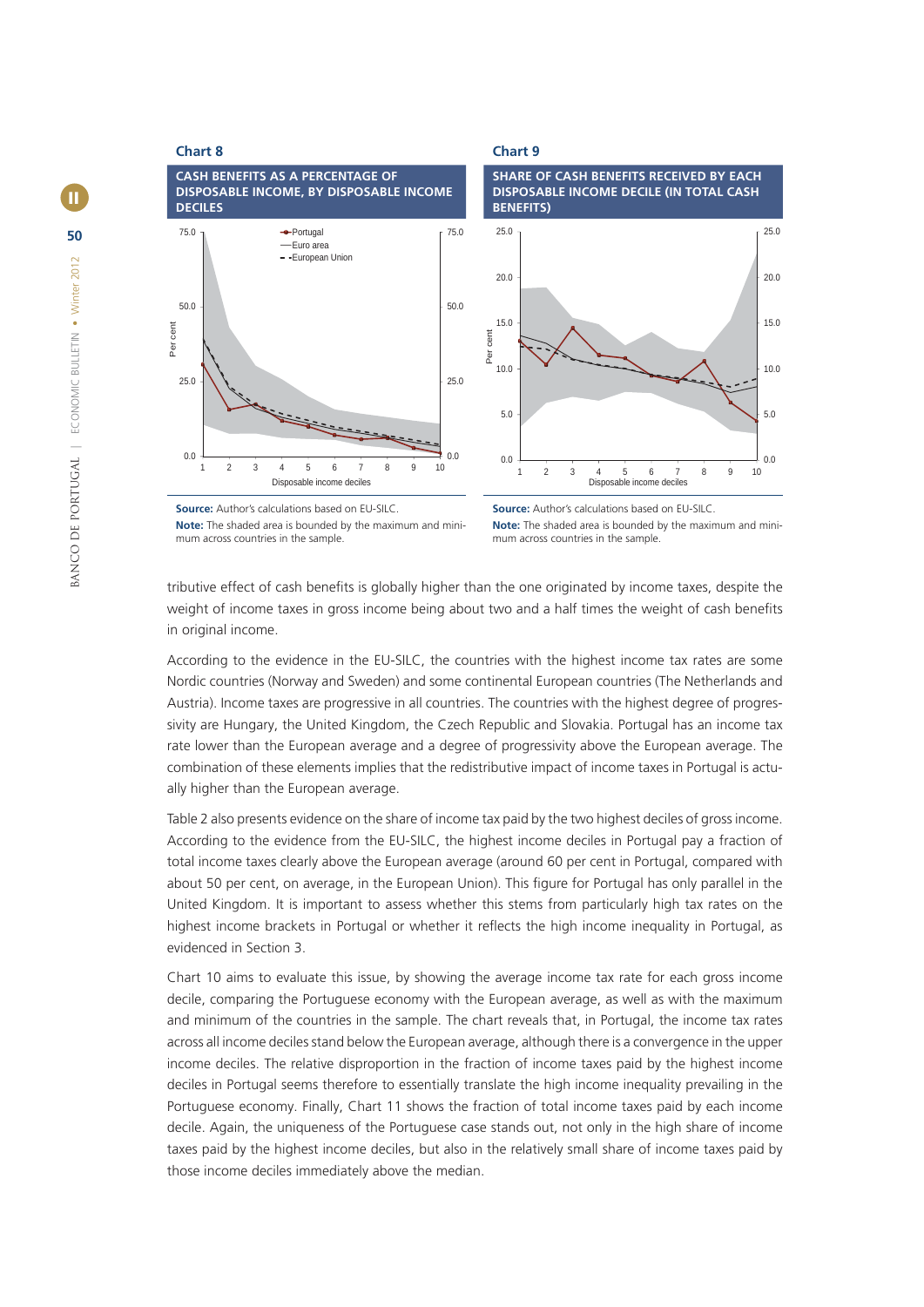### **Table 2**

| <b>IMPACT OF INCOME TAXES ON INEQUALITY</b> |                                                          |                                       |                                                                  |                                                                                                                                    |  |  |  |  |  |
|---------------------------------------------|----------------------------------------------------------|---------------------------------------|------------------------------------------------------------------|------------------------------------------------------------------------------------------------------------------------------------|--|--|--|--|--|
|                                             | <b>Tax rate (income taxes</b><br>over gross income)<br>% | <b>Kakwani progressivity</b><br>index | <b>Total redistributive</b><br>effect<br>(decline in Gini index) | <b>Share of income taxes</b><br>paid by the two highest<br>gross income deciles<br>(as a percentage of total<br>income taxes)<br>% |  |  |  |  |  |
| LT                                          | 15.5                                                     | 0.13                                  | 0.022                                                            | 54.6                                                                                                                               |  |  |  |  |  |
| LV                                          | 17.2                                                     | 0.16                                  | 0.030                                                            | 55.8                                                                                                                               |  |  |  |  |  |
| PT                                          | 18.9                                                     | 0.20                                  | 0.042                                                            | 61.2                                                                                                                               |  |  |  |  |  |
| UK                                          | 21.1                                                     | 0.23                                  | 0.058                                                            | 62.4                                                                                                                               |  |  |  |  |  |
| GR                                          | 22.3                                                     | 0.16                                  | 0.042                                                            | 55.2                                                                                                                               |  |  |  |  |  |
| <b>RO</b>                                   | 18.3                                                     | 0.16                                  | 0.030                                                            | 53.1                                                                                                                               |  |  |  |  |  |
| IT                                          | 24.0                                                     | 0.14                                  | 0.041                                                            | 52.5                                                                                                                               |  |  |  |  |  |
| ES.                                         | 13.2                                                     | 0.16                                  | 0.022                                                            | 53.3                                                                                                                               |  |  |  |  |  |
| DE                                          | 24.6                                                     | 0.16                                  | 0.044                                                            | 52.3                                                                                                                               |  |  |  |  |  |
| BG                                          | 9.2                                                      | 0.13                                  | 0.012                                                            | 49.9                                                                                                                               |  |  |  |  |  |
| EE                                          | 14.2                                                     | 0.17                                  | 0.028                                                            | 51.9                                                                                                                               |  |  |  |  |  |
| PL                                          | 21.9                                                     | 0.07                                  | 0.016                                                            | 45.0                                                                                                                               |  |  |  |  |  |
| <b>FR</b>                                   | 17.4                                                     | 0.12                                  | 0.023                                                            | 48.9                                                                                                                               |  |  |  |  |  |
| МT                                          | 15.6                                                     | 0.19                                  | 0.034                                                            | 53.0                                                                                                                               |  |  |  |  |  |
| LU                                          | 21.3                                                     | 0.16                                  | 0.036                                                            | 52.0                                                                                                                               |  |  |  |  |  |
| AT                                          | 26.4                                                     | 0.14                                  | 0.046                                                            | 50.6                                                                                                                               |  |  |  |  |  |
| <b>BE</b>                                   | 24.1                                                     | 0.18                                  | 0.047                                                            | 49.0                                                                                                                               |  |  |  |  |  |
| NL                                          | 33.2                                                     | 0.11                                  | 0.047                                                            | 44.9                                                                                                                               |  |  |  |  |  |
| FI                                          | 23.1                                                     | 0.15                                  | 0.043                                                            | 48.2                                                                                                                               |  |  |  |  |  |
| SI                                          | 22.2                                                     | 0.22                                  | 0.057                                                            | 53.2                                                                                                                               |  |  |  |  |  |
| HU                                          | 21.4                                                     | 0.24                                  | 0.057                                                            | 57.8                                                                                                                               |  |  |  |  |  |
| DK                                          | 32.1                                                     | 0.08                                  | 0.037                                                            | 42.8                                                                                                                               |  |  |  |  |  |
| IS.                                         | 25.3                                                     | 0.09                                  | 0.028                                                            | 42.6                                                                                                                               |  |  |  |  |  |
| NO.                                         | 26.2                                                     | 0.14                                  | 0.044                                                            | 45.8                                                                                                                               |  |  |  |  |  |
| CZ                                          | 14.2                                                     | 0.23                                  | 0.036                                                            | 52.7                                                                                                                               |  |  |  |  |  |
| <b>SE</b>                                   | 26.1                                                     | 0.09                                  | 0.030                                                            | 43.6                                                                                                                               |  |  |  |  |  |
| SK                                          | 9.8                                                      | 0.23                                  | 0.019                                                            | 53.3                                                                                                                               |  |  |  |  |  |
| Euro area                                   | 20.7                                                     | 0.17                                  | 0.038                                                            | 52.0                                                                                                                               |  |  |  |  |  |
| <b>European Union</b>                       | 20.3                                                     | 0.16                                  | 0.036                                                            | 51.9                                                                                                                               |  |  |  |  |  |
|                                             |                                                          |                                       |                                                                  |                                                                                                                                    |  |  |  |  |  |

**Source:** EU-SILC 2010.

**Notes:** Income taxes include employees' social security contributions. The countries are sorted by the level of gross income inequality. Data weighted with cross-sectional weights.

Interestingly, the ranking of the different European Union countries in terms of average tax rates remains relatively unchanged over the various income deciles. Focusing on the highest income decile, the lowest average income tax rates, at around 15 per cent, are found in Bulgaria and Slovakia, and the highest, at about 40 per cent, are recorded in the Netherlands and in Denmark.

Finally, as in the case of cash benefits, it should be noted that in the recent past there have been changes in the income tax system with a significant redistributive impact. Since 2009, two developments in this field are worth highlighting. Firstly, there was a concentration of certain tax benefits in the lowest income brackets. This should have contributed to increase the progressivity of the income tax in Portugal. Secondly, it is worth underlining the set of changes in income taxation approved under the State Budget for 2013. These changes imply a significant increase in the average tax rate across all income deciles. The income tax rate on the highest income brackets in Portugal should now stand above the European average. The available information suggests that there should be a slight decline in the degree of progressivity of income taxes after these changes, since households with lower average income tax rates will record a

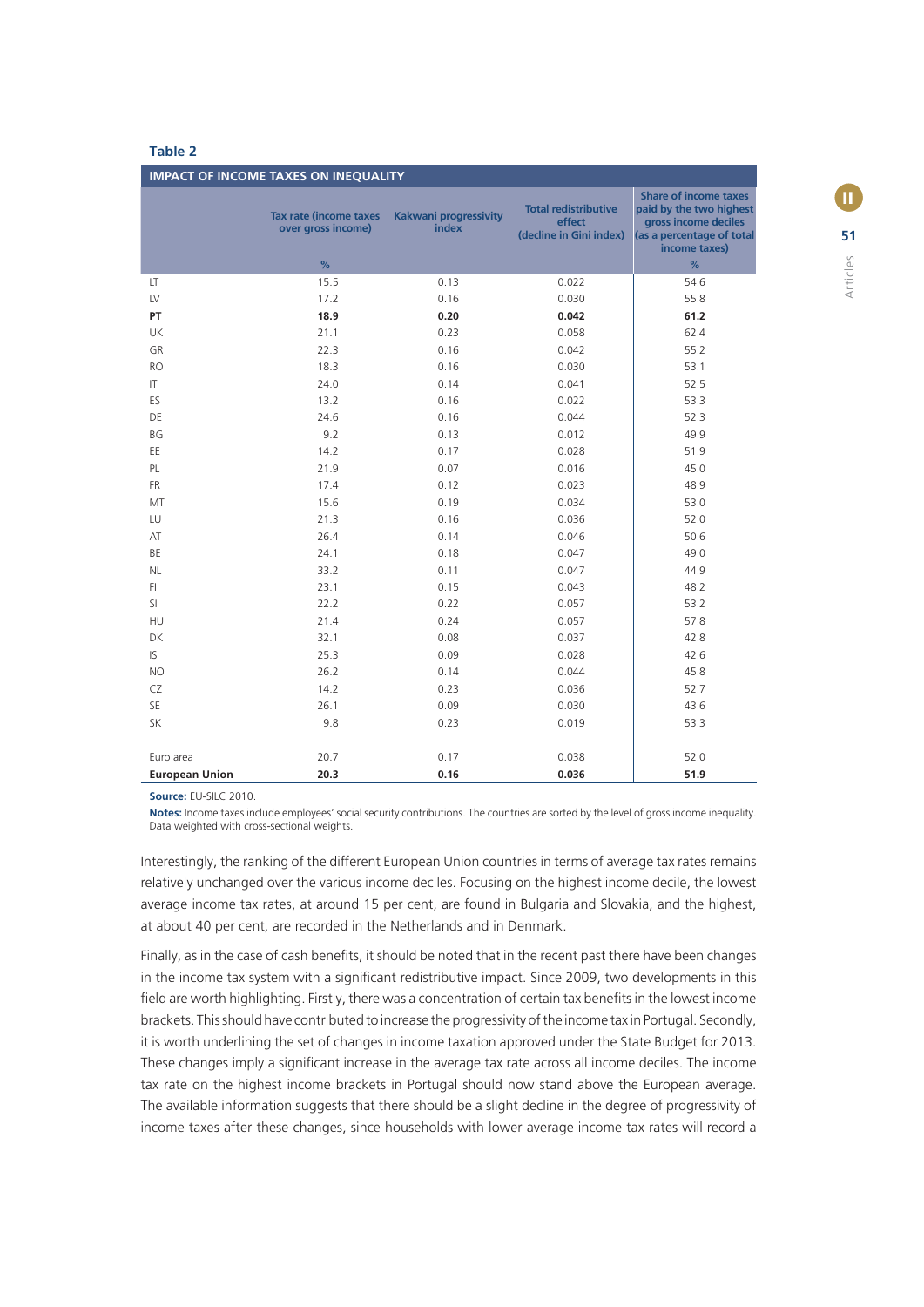### **Chart 10 Chart 11**





**Note:** The shaded area is bounded by the maximum and minimum across countries in the sample.

**Source:** Author's calculations based on EU-SILC. **Source:** Author's calculations based on EU-SILC. **Note:** The shaded area is bounded by the maximum and minimum across countries in the sample.

higher per cent increase in payable taxes.**<sup>14</sup>** In terms of redistributive impact, the increase in the average income tax rate, by its magnitude, should dominate the decline in the degree of progressivity of the tax. These changes should thus contribute to reducing income inequality in Portugal. It should be noted however that this is a partial equilibrium assessment, since it does not address the general equilibrium impact on the generation and on the distribution of income in the economy.

### **5. Conclusions**

Income redistribution is an important dimension of State intervention in a market economy. In fact, to a greater or lesser extent, redistributive policies aim at promoting greater equity and a greater equality of opportunity for all citizens. These goals are achieved through the strengthening of mechanisms of risksharing, through ensuring – conditionally or unconditionally – certain income floors, as well as through correcting market failures that generate an excessive level of income inequality. This paper aimed at analyzing the effectiveness and efficiency of redistributive policies in Portugal and in the European Union, focusing on the role of cash benefits (excluding pensions) and income taxes. The analysis was based on microdata from EU-SILC 2010. Despite some limitations of the database, several conclusions may be highlighted.

First, redistributive policies significantly reduce income inequality in the European Union, although with a high heterogeneity across countries. Countries with the lowest disposable income inequality combine a relatively low level of original income inequality with sizeable income redistribution via cash benefits and income taxes. This outcome is necessarily founded on a set of institutions, policies and social preferences geared towards reduced income disparity among citizens. In turn, Portugal has one of the highest levels of income inequality in the European Union – particularly marked in original income and in the upper half of the income distribution – and a degree of redistribution via cash benefits and income taxes close to the European average.

**<sup>14</sup>** It should be noted that this fact is consistent with a higher increase, in percentage points, of average tax rates in the higher income brackets. In fact, when a tax is progressive to start with, even a proportional increase – which, by definition, does not alter its progressivity – implies a higher increase, in percentage points, of income tax rates in the higher income brackets.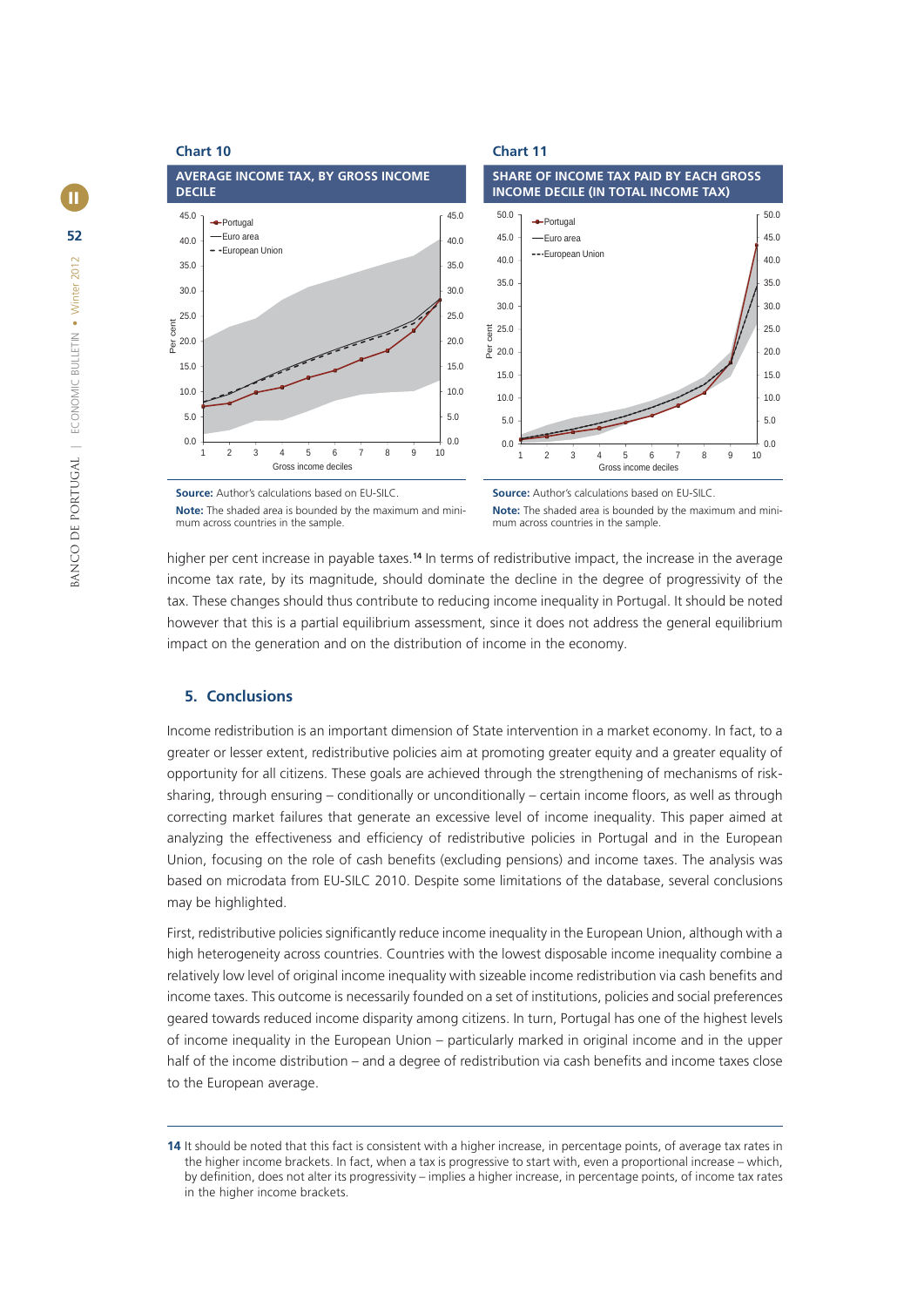Secondly, the redistribution of income in European countries operates mainly via cash benefits – clearly targeted at the lower income brackets – and, to a lesser extent, through the progressivity of income taxes. Nevertheless, the tax systems always play a key role in the redistributive process, since they ensure the provision of social benefits and, *inter alia*, the financing of the most powerful tool for fighting inequalities in the long run: the investment in education.**<sup>15</sup>** In a society with excessive inequalities as the Portuguese, there is a marked discrepancy between those who sustain the tax base and those who benefit the most from cash benefits. This discrepancy implies important dilemmas, in particular due to the need to undertake interpersonal comparisons of welfare gains and losses, as well as to the fact that the political institutions and social choices do not always favour a further redistribution of income, even when it obeys to the Pigou-Dalton principle (*i.e.*, when it generates greater social equality).

Thirdly, a comprehensive evaluation of the redistributive process should seek to identify the efficiency of each policy instrument. The Portuguese case clearly illustrates this assertion. In fact, the evidence based on EU-SILC suggests that cash benefits (excluding pensions) in Portugal have a relatively low redistributive impact in the European context. However, the decomposition of this impact shows that it arises exclusively from the relatively small size of those benefits in Portugal. In terms of efficiency, Portugal is actually one of the countries in which cash benefits (excluding pensions) are more targeted towards the lowest incomes. With respect to income taxes, their redistributive impact in Portugal is above the European average, which results from a higher progressivity of income taxes in Portugal. This article also showed that the high fraction of total income taxes paid by the top income deciles in Portugal – one of the highest in the European Union – is due primarily from the high gross income inequality in Portugal, given that average income tax rates paid by those income deciles do not differ substantially from the European average.

Finally, it should be noted that this article did not address several important issues in the ongoing debate on redistributive policies in Portugal. First, the pension system – due to its intertemporal impact on public finances and its importance as an intergenerational solidarity instrument – deserves a particularly careful sustainability analysis, which goes beyond the scope of this article. There is also a set of policies implementing a universal provision of goods and services which are deemed essential to the community and which have a crucial role in reducing inequality in the long run. These policies, with a significant impact in terms of social welfare, were also not object of analysis in this study. Secondly, an assessment of redistributive policies in a country must be accompanied, or even preceded, by an examination of predistributive policies, *i.e.*, the institutional framework and policies that determine the market generation and distribution of income. Competition policies, the functioning of the judicial system, research and development policies, the functioning of the labor market and, crucially, the policies aimed at enhancing human capital in the medium term, are key elements in this pre-distribution process. Thirdly, there is a broad consensus that redistribution through the tax and transfer system should become increasingly integrated and coherent in order to increase social welfare for the same level of resources. Some recent contributions of exceptional quality may establish a benchmark in terms of international best practices (see Mirrlees *et al*., 2011). These issues require further study in the future and, hopefully, should be part of the set of available information for structural decision-making in these areas.